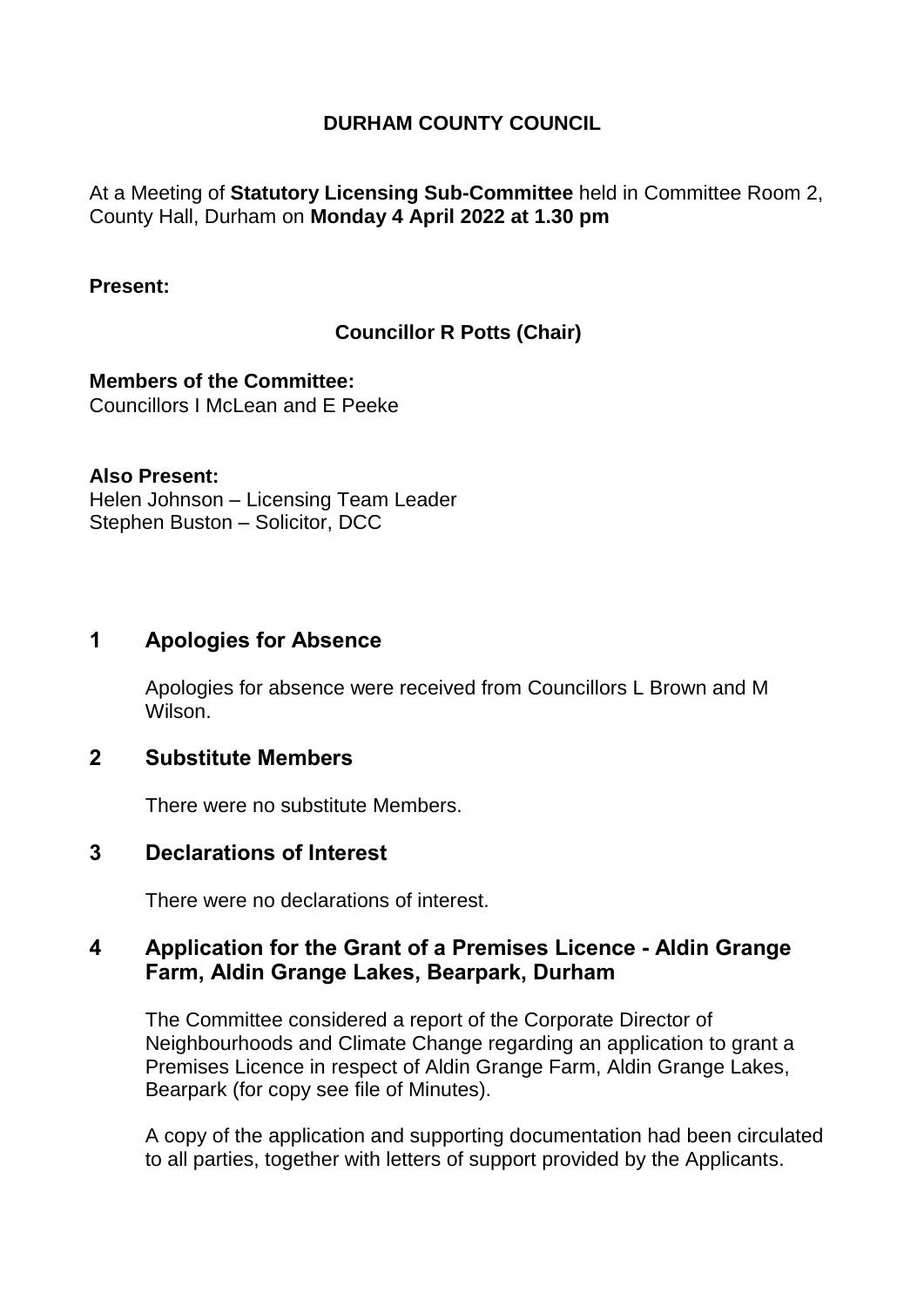The Licensing Team Leader presented her report and explained that both the applicants and objectors were not in attendance. The parties had requested that the hearing proceed in their absence and the Applicants had provided a written statement prepared by their representative Chloe Atkinson which the Licensing Team Leader read out to the Sub-Committee.

The statement provided some background to the business and explained that Ms Atkinson worked closely with the Applicants on the farm and that she had recently opened Field and Fodder, a farm shop offering some of the amazing local produce that could be found in the North of England, and part of the building where a licence would apply if granted. She had grown up at the farm and knew the surrounding area very well.

The statement addressed some of the concerns raised by Mr Alan Hodgson. She was aware of the covenant on the land and had sought legal advice on this matter. If the licence was granted, alcohol would not be sold until this matter was resolved.

With regard to the comments regarding "drunken youths", "loud music", "foul language" and other antisocial behaviour, she did not know what Mr Hodgson was referring to and hoped that the Sub-Committee could see from letters and signatures of residents in the direct area that this sort of behaviour was not and had never been a part of life at Aldin Grange. The only time there had been a temporary structure at the farm was a marquee in the fishing lake car park for her own wedding, where a fully licenced external company was used to provide a bar. This event was on August 19<sup>th</sup> 2017. Music levels/ noise had never been raised as a concern from any authority and they had never been asked to restrict this to 23.00 hours as Mr Hodgson had suggested.

With regard to Mr Hodgson's comments regarding the licensing hours, the hours applied for were not excessive and were for the sale of alcohol during opening hours and for small pre-booked tasting evenings within the shop, together with services such as late-night shopping during festive periods without the need to submit TEN applications.

In conclusion, Ms Atkinson stated that this was a family run business in rural Durham. The café had some loyal and valued customers who came back again and again due to the beautiful and relaxing environment at Aldin Grange Lakes. Her shop was an artisan shop which would benefit from selling craft ales and liquors from the local area both as gifts and for people to enjoy and learn about all of the amazing companies right on their doorstep. She hoped that the Sub-Committee would consider all of the facts and come to the agreement that the licence should be granted for Aldin Grange Lakes.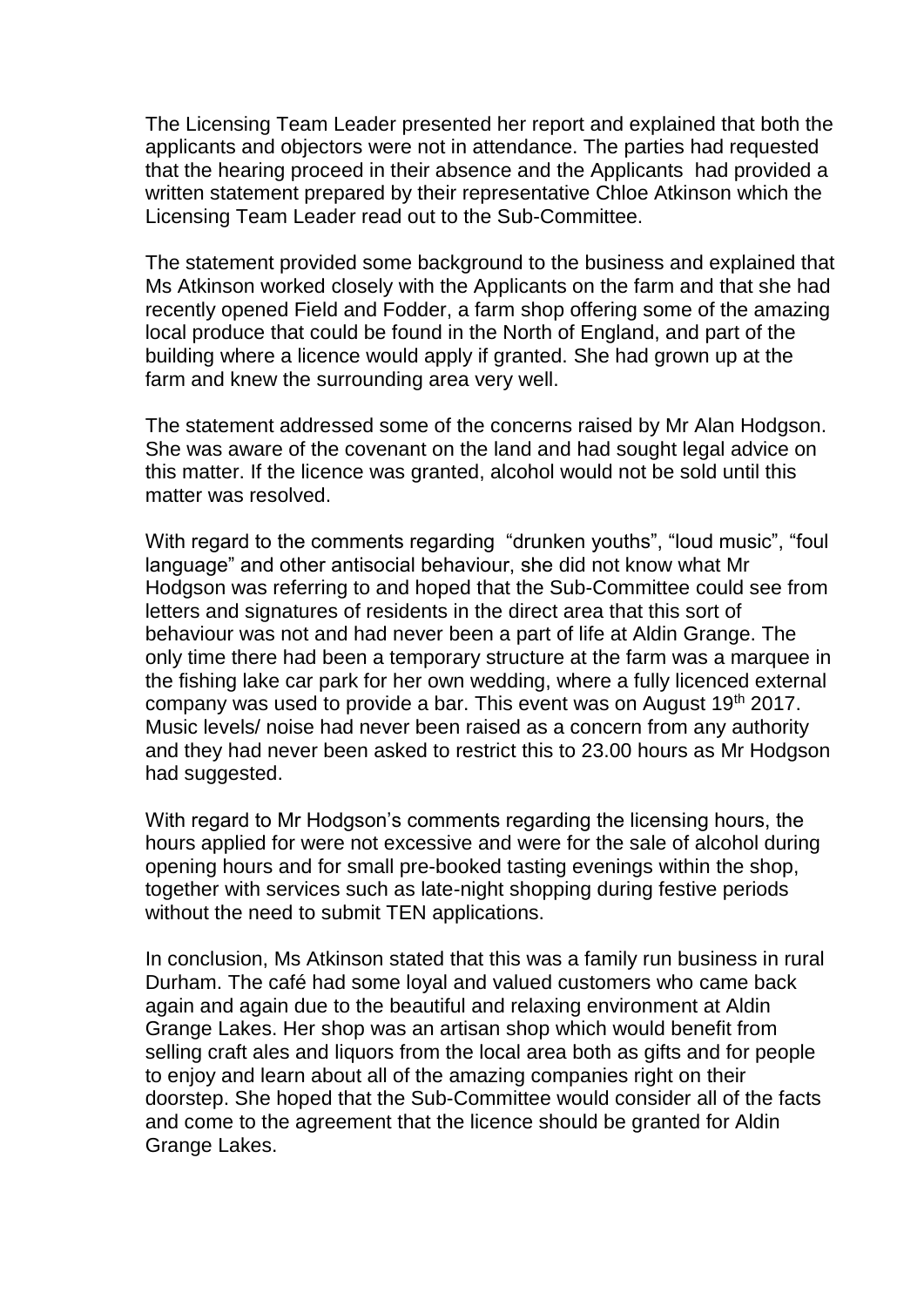Following a question from the Chair regarding the comments about public disorder, the Licensing Team Leader confirmed that no representations had been received from the Police or Environmental Health.

At 1.40pm the Sub-Committee **Resolved** to retire to deliberate the application in private. After re-convening at 1.50pm the Chair delivered the Sub-Committee's decision. In reaching their decision, the Sub-Committee had taken into account the report of the Licensing Team Leader and the additional information provided, together with the written objections by Mr A Hodgson, and the written statement on behalf of the Applicants. Members had also considered Durham County Council's Statement of Licensing Policy and Section 182 Guidance issued by the Secretary of State.

# **RESOLVED:**

| <b>Licensable Activity</b>              | Days & Hours     |                     |
|-----------------------------------------|------------------|---------------------|
| Supply of Alcohol<br>(on and off sales) | Monday to Sunday | $09.00 - 22.00$ hrs |
| Open to the public                      | Monday to Sunday | $07.00 - 22.00$ hrs |

That the application be granted as follows:

The following conditions to be attached to the licence:

- 1. The following steps will be used to promote the prevention of crime and disorder:
	- (a) Use of signage to increase visibility of lack of tolerance of any criminal/unruly behaviour
	- (b) Proof of age scheme to b e in place for both café and farm shop
	- (c) Remote cameras used currently to monitor behaviour of anyone on site
	- (d) Mobile phones with all staff to connect with local police
	- (e) Open containers not to be taken off premises
	- (f) Incident log to report any incidents at the premises
- 2. The following steps will be used to promote public safety:
	- (a) Safe capacity limits to be monitored by business owners
	- (b) Remote cameras to monitor/maintain flow of people
	- (c) Regular cleaning of areas